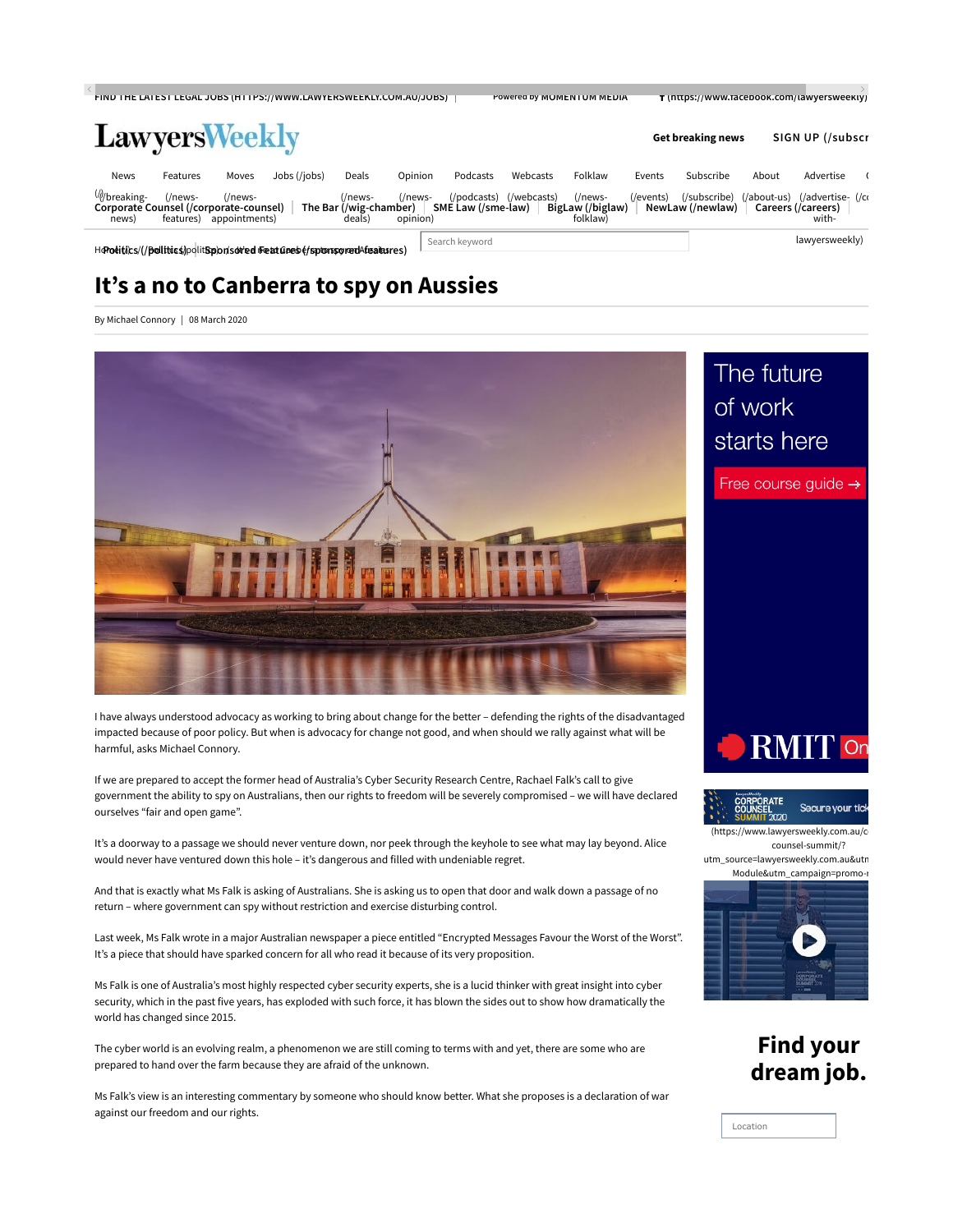to new potential legislative powers it knows won't see the light of day is an old political ploy to "create fear to introduce a new law without backlash."

Handing over all that we value based on an argument full of fear and emotion, manufactured by government to give credibility

ки просторожение производство на селото на селото на селото на селото на селото на селото на селото на селото н<br>Населението на селото на селото на селото на селото на селото на селото на селото на селото на селото на село

# JNISEARCH **SOURCE THE RIGHT**

Ms Falk is right when she says, "Criminality exists whether we can see it or not. Whether it occurs in the digital bad lands or over the back fence shouldn't make a difference to the protections we expect, and yet we wouldn't respect the privacy of a neighbour whose home was turned over due to producing meth or child pornography, so we shouldn't respect the privacy of our digital neighbours, and therein lies the problem, we are naively asking the government and its agencies to behave and respect the privacy of all Australians."

That expectation is too far great a leap to take. Once government has legislative powers to monitor Australians, regardless of whether they are terrorists or not, Australians will always be under surveillance. No assurance can be given by government it won't use its powers to spy – the temptation to abuse is far too great to resist.

Past experience has taught us governments can't be trusted not to abuse the powers they have, so it is naive for Ms Falk to suggest "It is possible to live in a safer world that gives you the same convenience without compromising on security, and without needing to give law enforcement agencies untrammelled authority to snoop."

Regardless of how Ms Falk argues why it's important to give government greater monitoring powers, the reality is, we are not living in a world where police are no longer patrolling the streets or where the city is the home of the worst of the worst… we are in a world where the police, the people who are there to protect us are using our information against us illegally.

Why government can't be trusted not to abuse the powers afforded to it has been clearly demonstrated by the ACT Police. Recently, the ACT Police were caught illegally accessing the metadata of Capital Territorians more than 3,365 times.

And how did they justify their actions? Their response was to allege of the 3,365 illegal intercepts 240 where referred to case officers for further investigation.

The CEO of the Australian Criminal Intelligence Organisation, Michael Phelen, last week at the National Press Club, admitted police "take terabytes of information." He further added that in Australia, when information is accessed, "there is no such thing as privacy. "At the moment it's all taken" referring to data accessed by law enforcement.

If this form of unfettered abuse as demonstrated by the ACT Police is given to all governments, then it makes a mockery of Ms Falk's claims, that our information won't be misused, and "breaking encryption would forever invite the government into everyone's bedroom or boardroom." This already has occurred and will possibly be even worse.

Advocacy for change is good but not when it compromises the very basis of our freedom. Ms Falk is invoking fear and the threat of the unknown. The truth is, government should never have legislative powers to spy on its citizens, and Australia continues to remain a very safe country.

Michael Connory is the CEO of Security In Depth.

Politics **(a)** Politics **(a)** Politics **(a)** Politics **(a)** Politics **(a)** Politics **(a)** Politics **(a)** Politics **(a)** Politics **(a)** Politics **(a)** Politics **(a)** Politics **(a)** Politics **(a)** Politics **(a)** Politics **(a** u=https://www.lawyersweekly.com.au/politics/27644-it-

s-a-no-to-canberra-to-spy-on-aussies)

(https://twitter.com/intent/tweet?

url=https://www.lawyersweekly.com.au/politics/27644-

it-s-a-no-to-canberra-to-spy-on-aussies) in

(https://www.linkedin.com/cws/share?

url=https://www.lawyersweekly.com.au/politics/27644-

it-s-a-no-to-canberra-to-spy-on-aussies)

SEARCH

### MOST READ

Select Category

Judgment handed down on 'bigge merger litigation in 10 years (/biglaw/27476-judgment-handed on-biggest-merger-litigation-in-10

Brisbane firm scoops property lav from national firm (/sme-law/275) brisbane-firm-scoops-8-propertyfrom-national-firm)

Solicitor found guilty of unsatisfa professional conduct, ordered to  $p$ (/biglaw/27495-solicitor-found-gu unsatisfactory-professional-cond ordered-to-pay-20k)

Global law firm launches new can practice (/biglaw/27534-global-la launches-new-cannabis-practice)

The top law firms graduates want with (/biglaw/27542-the-top-lawstudents-want-to-work-with)



## LATEST STORIES



BIG LAW Reflections on institut bias from Susan Crenn (/biglaw/27650-reflect on-institutional-bias-f susan-crennan)





BIG LAW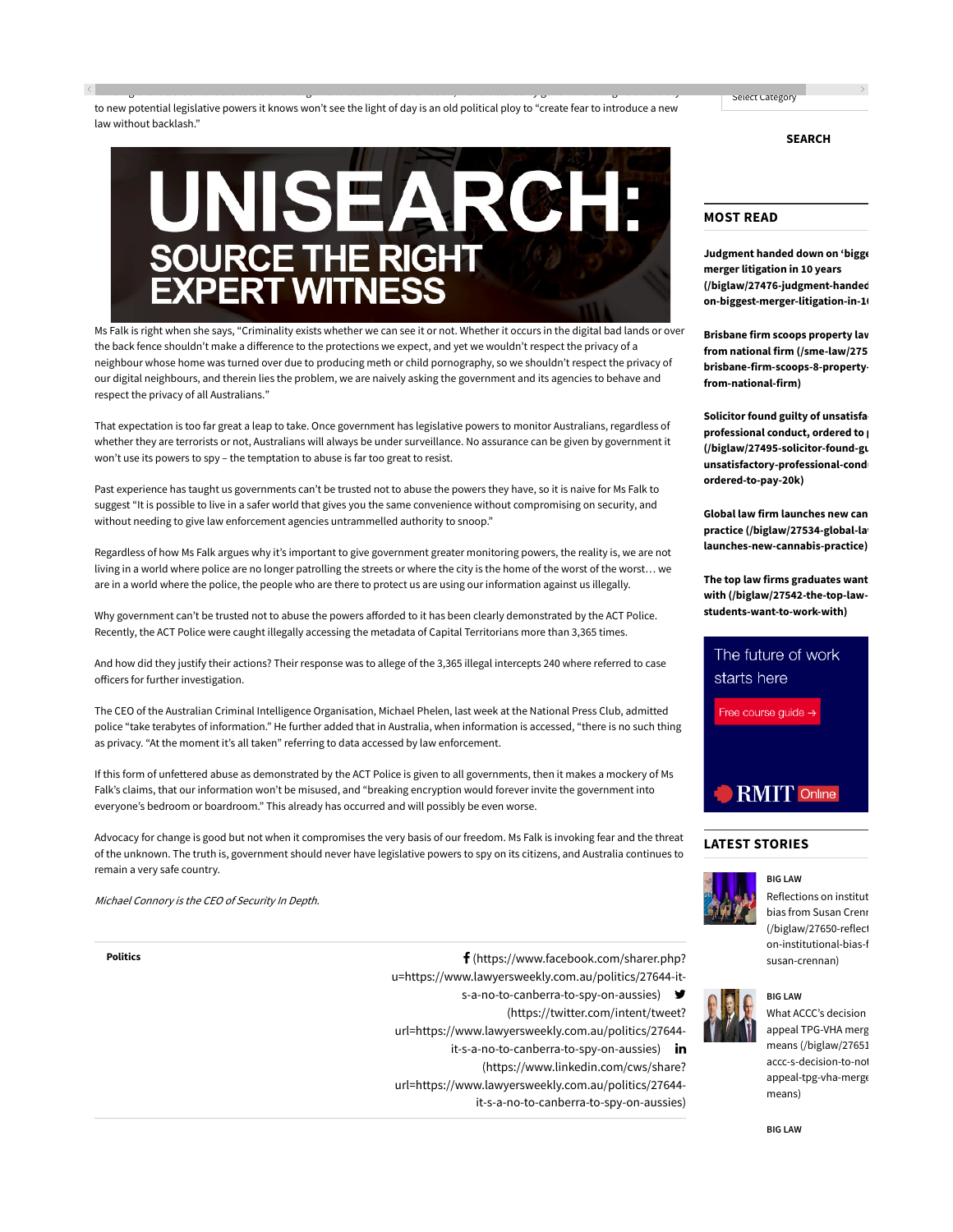





**LawyersWeekly** 

### LATEST

(/biglaw/27650-reflections-oninstitutional-bias-from-susancrennan)

Reflections on institutional bias from Susan Crennan

(/biglaw/27651-what-accc-sdecision-to-not-appeal-tpg-vhamerger-means)

What ACCC's decision to not appeal TPG-VHA merger means

(/biglaw/27652-do-australia-sextradition-bail-laws-need-tochange)

Do Australia's extradition bail laws need to change?

(/biglaw/27646-pinsent-masonsgains-new-construction-partner)

Pinsent Masons gains new construction partner

laws need to change?  $(Ib$ iglaw/27652-do-au s-extradition-bail-laws to-change)

Do Australia's extradition bail

#### BIG LAW

Pinsent Masons gains construction partner (/biglaw/27646-pinser masons-gains-newconstruction-partner)



## Consumer-facing busi

subject to more than 2 class actions (/biglaw/ consumer-facing-busi subject-to-more-thanclass-actions)

#### RELATED ARTICLES

Institutions refusing to join the National Redress Scheme could lose charity status and rightly so (/politics/27633 institutions-refusing-to-join-thenational-redress-scheme-could-losecharity-status-and-rightly-so)

RBA reveals March cash rate call (/politics/27610-rba-reveals-march-cashrate-call)

Family violence 'the most pressing issue of terrorism' facing Australia: Rosie Batty (/politics/27532-family-violence-themost-pressing-issue-of-terrorism-facingaustralia-rosie-batty)

Parliament must end migration dual regulation (/politics/27634-parliamentmust-end-migration-dual-regulation)

Victoria to introduce spent convictions scheme (/politics/27635-victoria-tointroduce-spent-convictions-scheme)

EDO 'jubilant' following scrapping of oil drilling plans in Great Australian Bight (/politics/27563-edo-jubilant-followingscrapping-of-oil-drilling-plans-in-greataustralian-bight)

FROM THE WEB **Recommended** by Spike Native Network (http://www.spike.com.au)

(https://servedbyadbutler.com/redirect.spark? (https://servedbyadbutler.com/redirect.spark? (https://servedbyadbutler.com/redirect.spark? MID=169177&plid=1132823&setID=251898&channelID=995&CID=376587&banID=519869142&PID=0&textadID=0&tc=1&mt=1583709811777665&sw=1536&sh=864&spr=1.25&hc=870c52502de380f8c7a666c228e3cf56ec5960c5&location=) MID=169177&plid=1131294&setID=251898&channelID=995&CID=376239&banID=519868303&PID=0&textadID=0&tc=1&mt=1583709812256401&sw=1536&sh=864&spr=1.25&hc=d2ee75a11ff325d0a8f3f891906d101b13c6416e&location=) MID=169177&plid=1131313&setID=251898&channelID=995&CID=376238&banID=519868304&PID=0&textadID=0&tc=1&mt=1583709812418114&sw=1536&sh=864&spr=1.25&hc=1644438c25ad6a26169994ffc5edc76283b78377&location=)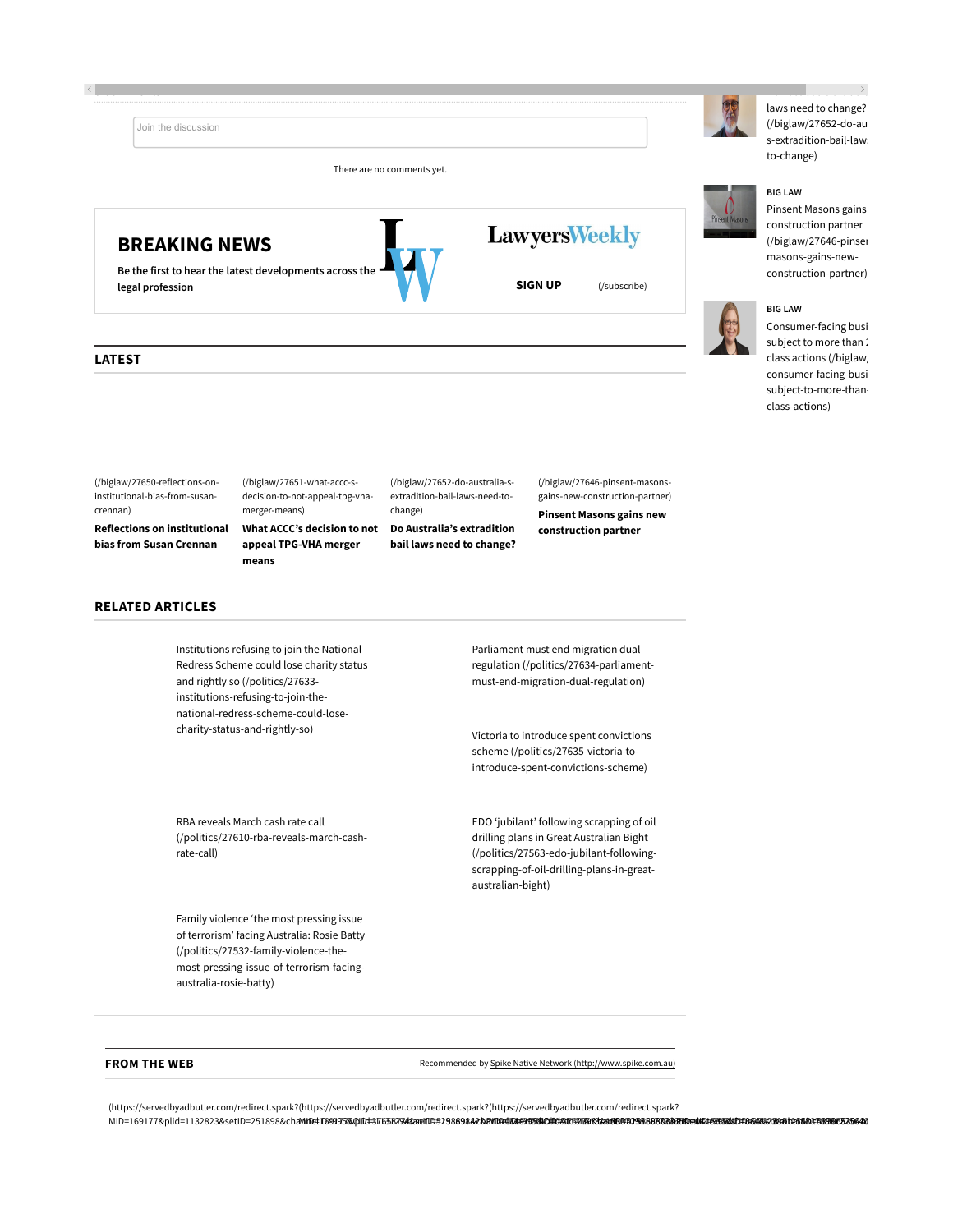(https://servedbyadbutler.c om/redirect.spark? MID=169177&plid=1132823 &setID=251898&channelID= 995&CID=376587&banID=51 9869142&PID=0&textadID=0 &tc=1&mt=15837098117776 65&sw=1536&sh=864&spr= 1.25&hc=870c52502de380f8 c7a666c228e3cf56ec5960c5 &location=) Aussie businesses

lack skills to put innovation into action (https://servedbyadbu tler.com/redirect.spar k?

MID=169177&plid=113 2823&setID=251898& channelID=995&CID= 376587&banID=51986 9142&PID=0&textadID =0&tc=1&mt=1583709 811777665&sw=1536 &sh=864&spr=1.25&h c=870c52502de380f8c 7a666c228e3cf56ec59 60c5&location=)



(https://servedbyadbutler.c om/redirect.spark? MID=169177&plid=1131294 &setID=251898&channelID= 995&CID=376239&banID=51 9868303&PID=0&textadID=0

&tc=1&mt=15837098122564 01&sw=1536&sh=864&spr= 1.25&hc=d2ee75a11ff325d0 a8f3f891906d101b13c6416e &location=) The 5 ways property helps you achieve financial freedom (https://servedbyadbu tler.com/redirect.spar k?

MID=169177&plid=113 1294&setID=251898& channelID=995&CID= 376239&banID=51986 8303&PID=0&textadID =0&tc=1&mt=1583709 812256401&sw=1536 &sh=864&spr=1.25&h c=d2ee75a11ff325d0a 8f3f891906d101b13c6 416e&location=)



(https://servedbyadbutler.c MID=169177&plid=1131313 &setID=251898&channelID= 995&CID=376238&banID=51

9868304&PID=0&textadID=0 &tc=1&mt=15837098124181 14&sw=1536&sh=864&spr= 1.25&hc=1644438c25ad6a2 6169994ffc5edc76283b7837 7&location=) How fintech's are streamlining cash investing (https://servedbyadbu tler.com/redirect.spar k? MID=169177&plid=113

om/redirect.spark?

1313&setID=251898& channelID=995&CID= 376238&banID=51986 8304&PID=0&textadID =0&tc=1&mt=1583709 812418114&sw=1536 &sh=864&spr=1.25&h c=1644438c25ad6a26 169994ffc5edc76283b 78377&location=)



(https://servedbyadbutler.com/redirect.spark? (https://servedbyadbutler.com/redirect.spark? (https://servedbyadbutler.com/redirect.spark? MID=169177&plid=1132796&setID=251898&channelID=995&CID=376586&banID=519869137&PID=0&textadID=0&tc=1&mt=1583709812482696&sw=1536&sh=864&spr=1.25&hc=f083e936755bfaa67a043121383fda5a487f1e46&location=) MID=169177&plid=1131254&setID=251898&channelID=995&CID=376236&banID=519868289&PID=0&textadID=0&tc=1&mt=1583709812559199&sw=1536&sh=864&spr=1.25&hc=c68d2efed86193630610317eb62a905a131b76bf&location=) MID=169177&plid=1131332&setID=251898&channelID=995&CID=376240&banID=519868307&PID=0&textadID=0&tc=1&mt=1583709812657178&sw=1536&sh=864&spr=1.25&hc=b3c5dbb51d85f4e5cd5f119f36032d04554157aa&location=)

Smart Property Investment (https://servedbyadbutler.c om/redirect.spark? MID=169177&plid=1132796 &setID=251898&channelID= 995&CID=376586&banID=51 9869137&PID=0&textadID=0 &tc=1&mt=15837098124826 96&sw=1536&sh=864&spr= 1.25&hc=f083e936755bfaa6 7a043121383fda5a487f1e46 &location=) Unpacking Brisbane's thriving property market (https://servedbyadbu tler.com/redirect.spar k? MID=169177&plid=113

2796&setID=251898& channelID=995&CID= 376586&banID=51986 9137&PID=0&textadID =0&tc=1&mt=1583709 812482696&sw=1536 &sh=864&spr=1.25&h c=f083e936755bfaa67 a043121383fda5a487f 1e46&location=)

nestegg (https://servedbyadbutler.c om/redirect.spark? MID=169177&plid=1131254 &setID=251898&channelID= 995&CID=376236&banID=51 9868289&PID=0&textadID=0 &tc=1&mt=15837098125591 99&sw=1536&sh=864&spr= 1.25&hc=c68d2efed8619363 0610317eb62a905a131b76bf &location=) The three types of workers that should avoid TPD insurance (https://servedbyadbu tler.com/redirect.spar k?

MID=169177&plid=113 1254&setID=251898& channelID=995&CID= 376236&banID=51986 8289&PID=0&textadID =0&tc=1&mt=1583709 812559199&sw=1536 &sh=864&spr=1.25&h c=c68d2efed8619363 0610317eb62a905a13 1b76bf&location=)

The Adviser (https://servedbyadbutler.c om/redirect.spark? MID=169177&plid=1131332 &setID=251898&channelID= &tc=1&mt=15837098126571 1.25&hc=b3c5dbb51d85f4e 5cd5f119f36032d04554157a a&location=) YBR completes sale k? MID=169177&plid=113 1332&setID=251898& channelID=995&CID= 376240&banID=51986 8307&PID=0&textadID =0&tc=1&mt=1583709 812657178&sw=1536 &sh=864&spr=1.25&h



of 50% stake in Resi (https://servedbyadbu tler.com/redirect.spar

c=b3c5dbb51d85f4e5 cd5f119f36032d04554 157aa&location=)